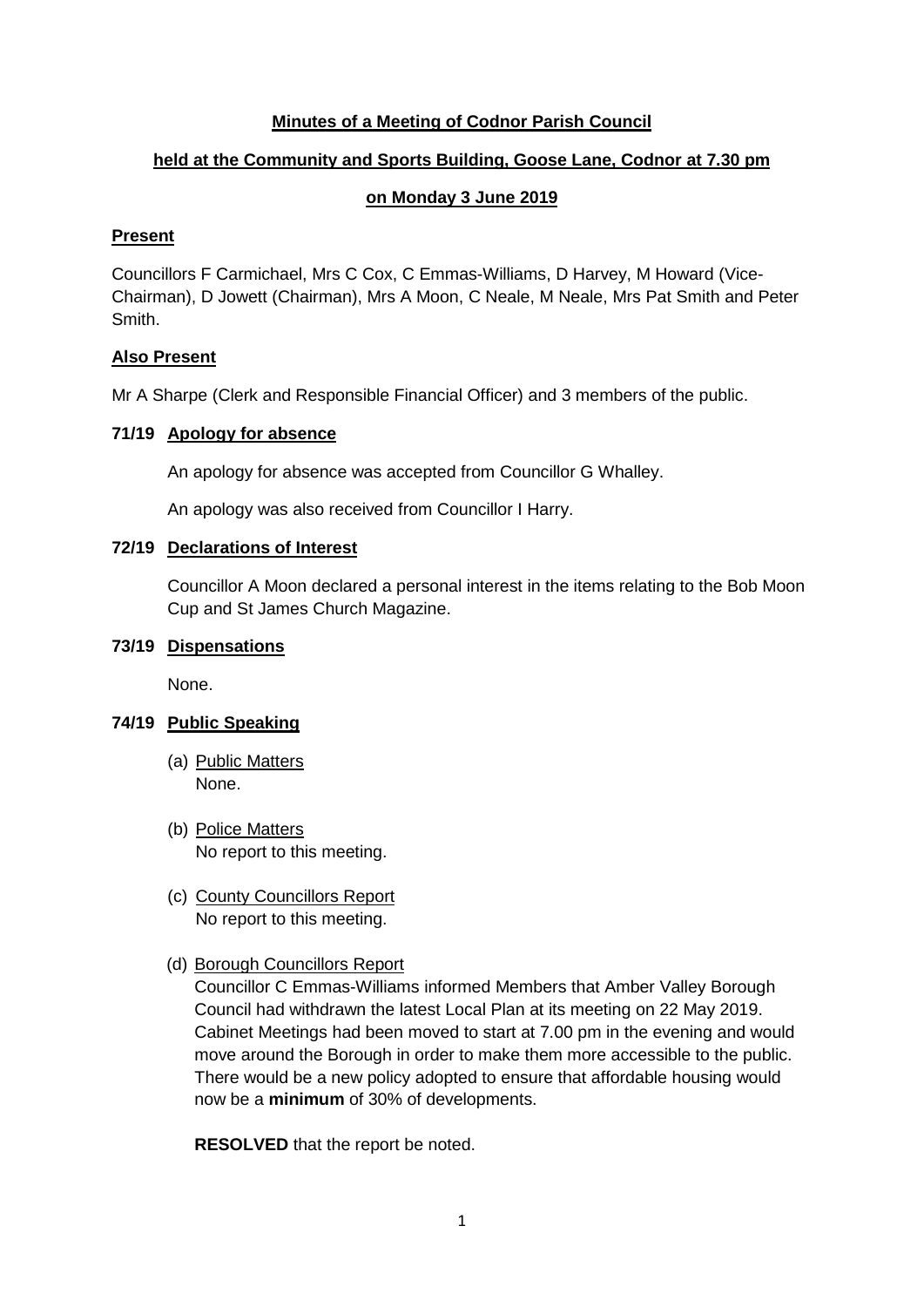## **75/19 Minutes**

**RESOLVED** that the minutes of the Annual Meeting of the Parish Council held on 13 May 2019 be approved as a true record and signed by the Chairman.

# **76/19 To determine if any items of business should be taken with the public excluded**

**RESOLVED** that no items be taken with the press and public excluded.

#### **77/19 Chairman's Announcements**

The Chairman reported that the Highfield Band concert would take place on 7 July 2019 at 2.30 pm.

On the same day Codnor Fete would commence at 1.00 pm.

The report was **NOTED**.

#### **78/19 Leaders Report**

The Council Leader, Councillor Emmas-Williams reported that recently the Parish Council had spent a substantial amount of money on improving and protecting key assets including –

Planters.

Railings.

Planting schemes and weeding.

Historic pictures.

Counter on the toilet block.

Cleaning of Mining Wheel and Truck.

Much of this work had considerably brightened the centre of Codnor and had been well received by the public.

**RESOLVED** that the report be noted.

## **79/19 Parish Council – Items for Decision/Action**

(a) Civic Service 2020

The Clerk reported on the arrangements for the Codnor Parish Council Civic Service for 2020.

**RESOLVED** that the Civic Service for 2020 be held at St James Church on a date to be agreed in February 2020.

(b) Best Kept Allotment Competition 2019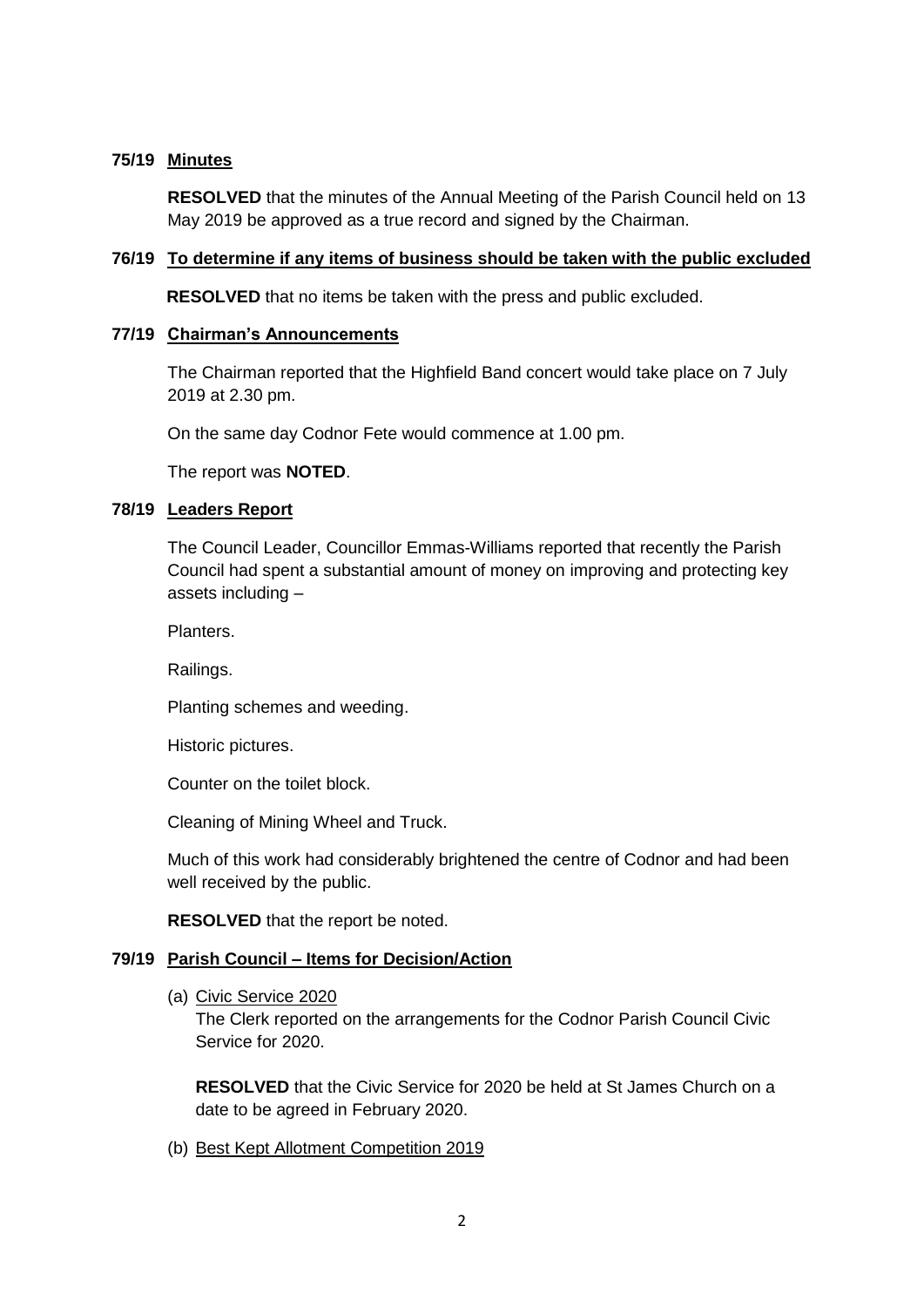The Clerk reported that arrangements were being made for the 2019 Best Kept Allotments competition and sought approval of a date and the names of Members to act as judges.

**RESOLVED** that the judging of the 2019 competition take place on Saturday 20 July 2019 in the morning with Councillors Howard and C Neale acting as judges.

(c) Clock Tower and Market Place

Council noted the improvement works that had taken place at the Clock Tower and Market Place as referred to in the Council Leaders report.

**RESOLVED** that the report be noted.

(d) Update on Speedwatch

Council were informed of progress in obtaining volunteers to undertake the training for Speedwatch.

**RESOLVED** that the report be noted.

(e) Training Arrangements

Council noted that that dates for joint training with Members of Heanor & Loscoe Town Council had not yet been set.

**RESOLVED** that the report be noted.

(f) Bob Moon Cup

The Clerk reported that he and Councillor A Moon would be visiting Spondon trophies later in the week to finalise the purchase of the "Bob Moon Cup".

**RESOLVED** that the report be noted.

(g) St James Church Monthly Magazine

The Clerk reported that since the loss of Bob Moon he had been producing a monthly article on behalf of the Parish Council for the Church Magazine. He asked Members about how he could involve them in the process to ensure the article was representative of the Councils views.

**RESOLVED** that the monthly article be sent to all Members in draft form with the Councils monthly agenda to enable Councillors to submit comments and views prior to publication.

## **80/19 Derbyshire Association of Local Councils**

Circular 7/2019 - Noted.

**81/19 Finance**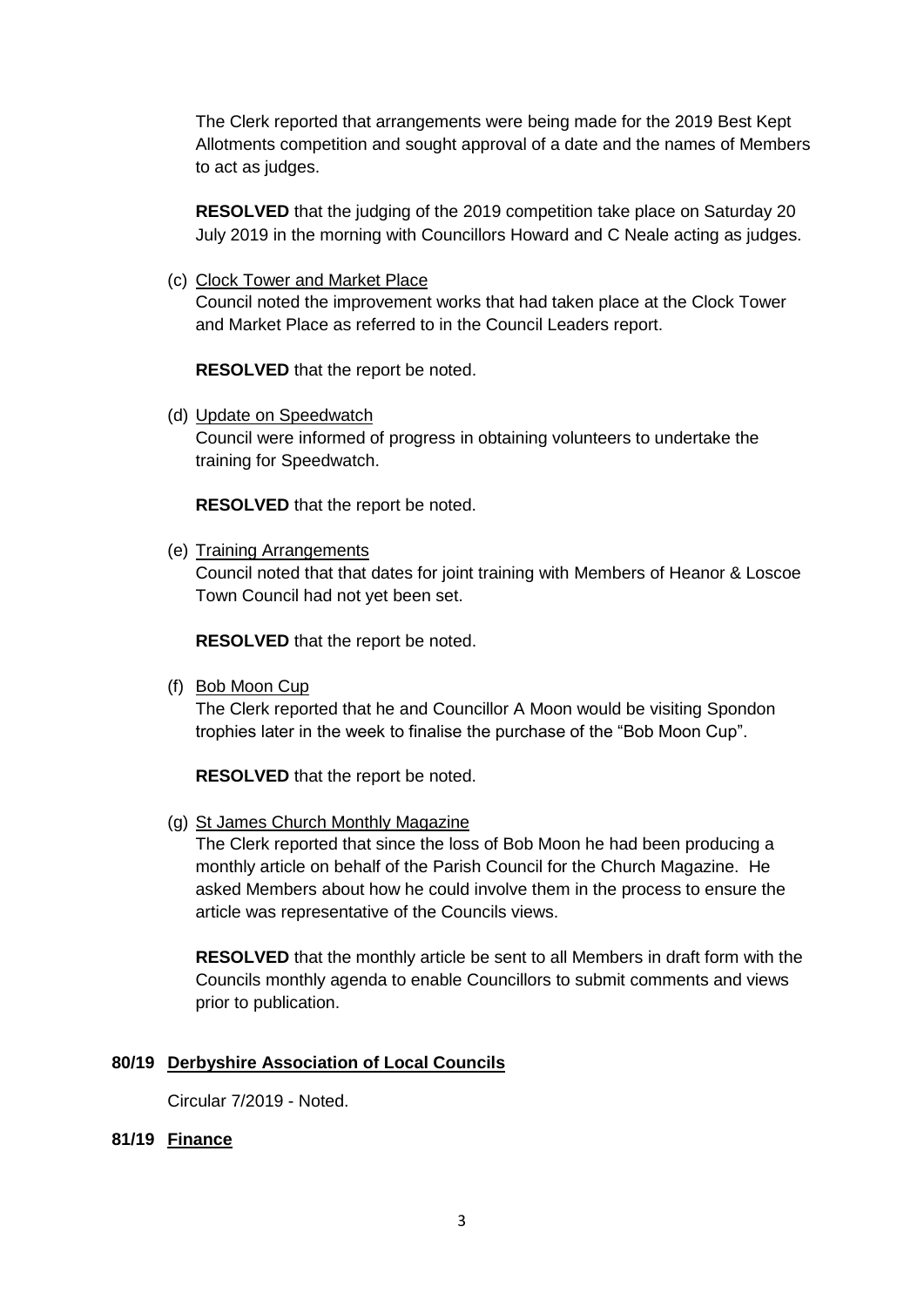Council considered a schedule of payments, were updated on finances and received details of bank balances.

# **RESOLVED** that the -

| Cheque         | Payee/Description                                                   | <b>Nett</b> | <b>VAT</b> | <b>Gross</b> |
|----------------|---------------------------------------------------------------------|-------------|------------|--------------|
| 2148 - YB      | <b>HMRC</b>                                                         | 161.44      | 0.00       | 161.44       |
| 2149 - YB      | Zedal (Brush, vests,<br>hose, shovel, litterpickers)                | 161.03      | 32.20      | 193.23       |
| <b>UT BACS</b> | My Repro - Newsletters                                              | 123.00      | 0.00       | 123.00       |
| <b>UT BACS</b> | D Hemsell (Salary)                                                  | 968.67      | 0.00       | 968.67       |
| <b>UT BACS</b> | Clerk Salary, and<br>expenses - See below.                          | 702.28      | 0.00       | 702.28       |
| <b>UT BACS</b> | Tudor - Footpath cut plus<br>works at toilet and<br>planters        | 172.50      | 0.00       | 172.50       |
| <b>UT BACS</b> | <b>DCC</b> Pension                                                  | 256.74      | 0.00       | 256.74       |
| <b>UT BACS</b> | Tudor - Mill Lane Car<br>Park Hedge cut and<br>watering             | 48.75       | 0.00       | 48.75        |
| <b>UT BACS</b> | Viking - Stationery                                                 |             | 9.29       | 53.98        |
| <b>UT BACS</b> | Tudor - Market Place, Mill<br>Lane weeding and<br>watering planters | 157.50      | 0.00       | 157.50       |
| <b>UT BACS</b> | Tudor - Clock tower<br>railings                                     | 187.80      | 0.00       | 187.00       |
| <b>UT BACS</b> | <b>B</b> Woodcock internal audit<br>fee                             | 124.77      | 0.00       | 124.77       |

(1) Schedule of payments detailed below be approved.

(2) Bank balances and year-end bank reconciliation report be noted.

# **82/19 Internal Audit Report and Receipts and Payments accounts**

The Clerk presented the Internal Auditors report for 2018/19.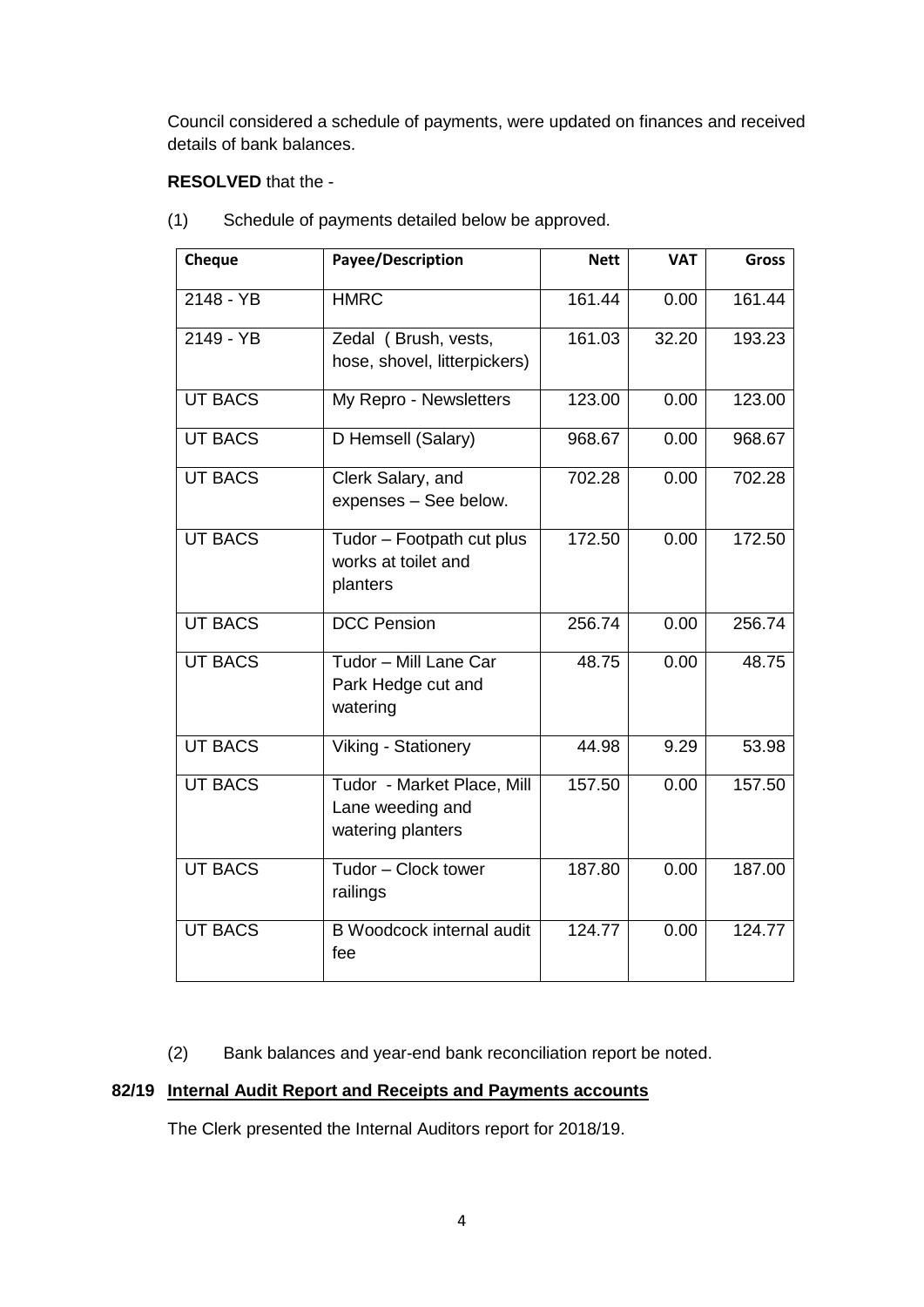It was noted that the accounts had been approved and there were no matters to be drawn to the attention of Council.

Council were then asked to approve the Receipts and Payments Accounts for 2018/19.

# **RESOLVED** that

- (1) The internal auditors report be received and approved.
- (2) The Receipts and Payments Accounts (set out below) be approved and signed by the Chairman and Clerk/RFO.

#### CODNOR PARISH COUNCIL

| RECEIPTS AND PAYMENTS ACCOUNT |  |  |  |
|-------------------------------|--|--|--|
|                               |  |  |  |

| 2017/18 |           | <b>Receipts</b>                 |   | 2018/19   |
|---------|-----------|---------------------------------|---|-----------|
| £       | 60,798.00 | Precept                         | £ | 62,317.00 |
| £       | 44.45     | Interest                        | £ | 112.88    |
| £       | 3,142.00  | Donations and other income      | £ | 1,992.85  |
| £       | 4,897.23  | VAT                             | £ | 4,999.72  |
| £       | 68,881.68 |                                 | £ | 69,422.45 |
|         |           | <b>Payments</b>                 |   |           |
| £       | 1,259.20  | Donations                       | £ | 1,770.00  |
| £       | 3,226.94  | <b>Clock Building</b>           | £ | 2,381.67  |
| £       | 22,560.28 | <b>Staff Costs</b>              | £ | 24,127.80 |
| £       | 1,803.90  | Post/Print/Stationery/Admin     | £ | 1,994.87  |
| £       | 841.30    | Dog Bags                        | £ | 342.00    |
| £       |           | <b>Bank Charges</b>             | £ | 54.00     |
| £       | 130.00    | Room Hire                       | £ | 210.00    |
| £       | 16,918.40 | Christmas/Bonfire               | £ | 17,644.97 |
| £       | 1,387.29  | <b>Chairs Allow./Newsletter</b> | £ | 1,119.47  |
| £       | 1,679.24  | Insurance/Audit                 | £ | 1,289.32  |
|         |           | Allots/Car                      |   |           |
| £       | 10,667.29 | Park/Environ/Cleaning           | £ | 9,342.05  |
| £       | 5,062.88  | Miscellaneous/Contingency       | £ | 2,560.81  |
| £       | 629.18    | Subscriptions/Training          | £ | 439.00    |
| £       | 430.00    | Childrens Group Room Hire       | £ | 240.00    |
| £       | 5,020.51  | VAT                             | £ | 4,723.21  |
| £       | 71,616.41 |                                 | £ | 68,239.17 |
|         |           | <b>Receipts and payments</b>    |   |           |
|         |           | summary                         |   |           |
| £       | 54,146.81 | Balance b/f at 1 April          | £ | 51,412.08 |
| £       | 68,881.68 | Add total receipts              | £ | 69,422.45 |
| £       | 71,616.41 | Less total payments             | £ | 68,239.17 |
|         |           | Add unpres                      |   |           |
| £       |           | cheques/adjustment              | £ | 45.36     |
| £       | 51,412.08 | Balance at 31 March             | £ | 52,640.72 |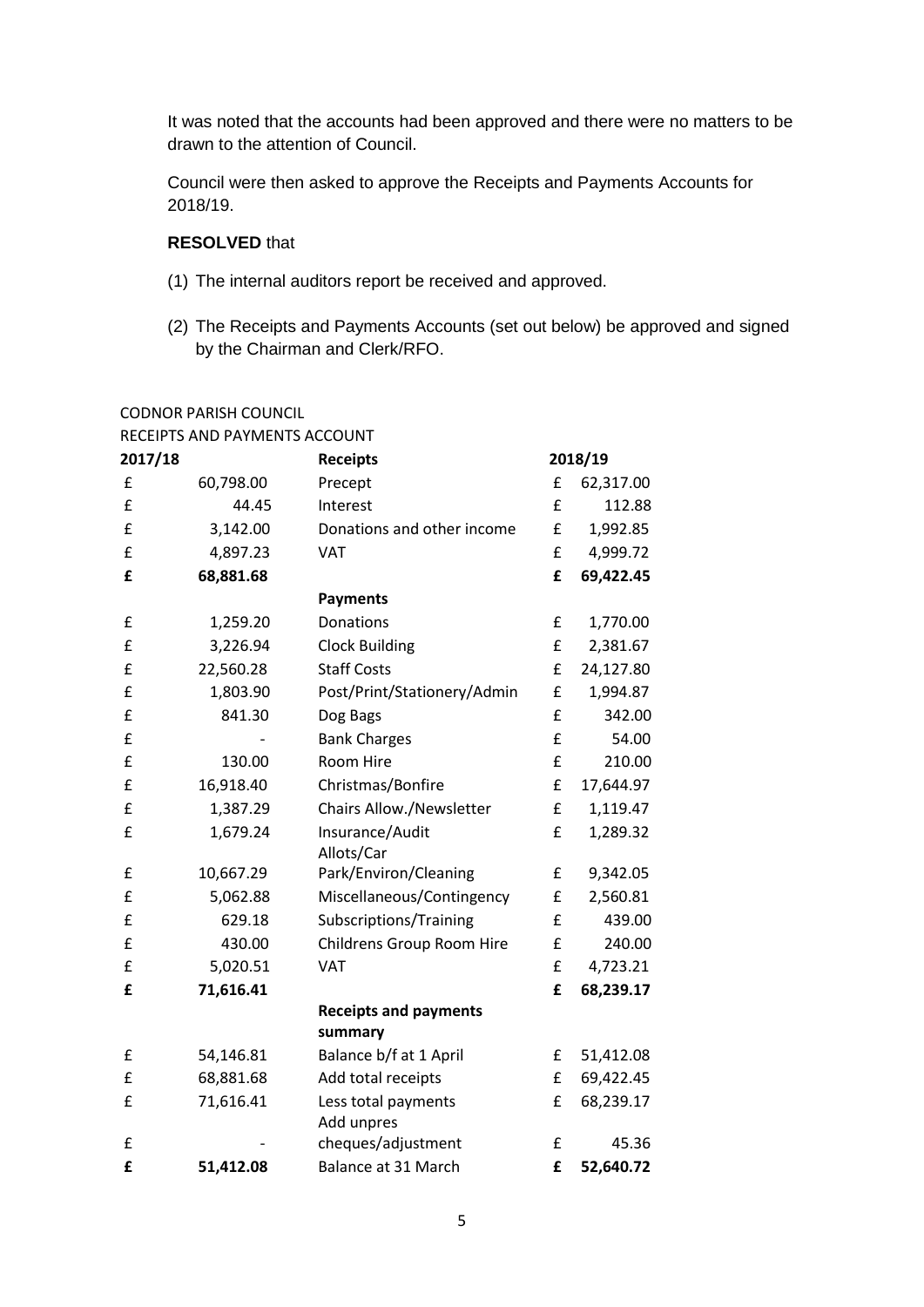## **Represented by bank balances 31 March**

| £ | 9,457.82  | Current                                     | £ | 5,104.60  |
|---|-----------|---------------------------------------------|---|-----------|
| £ | 6,414.23  | Deposit                                     | £ | 6,420.64  |
| £ | 36,850.36 | <b>Business Term Deposit</b>                | £ | 36,956.83 |
| £ |           | U Trust                                     | £ | 4,158.65  |
| £ | 1,310.33  | Less uncashed cheques                       | £ |           |
| £ | 51,412.08 |                                             | £ | 52,640.72 |
|   |           | The foregoing Receipts and                  |   |           |
|   |           | Payments                                    |   |           |
|   |           | Account represents fairly the transactions  |   |           |
|   |           | of Codnor Parish Council for the year ended |   |           |
|   |           | 31 March 2019 and the                       |   |           |
|   |           | financial position                          |   |           |
|   |           | as at that date.                            |   |           |

## **83/19 Annual Governance Statement**

Council were asked to approve the Annual governance Statement for 2018/19**.**

**RESOLVED** that the Annual Governance statement 2018/19 (Section 1 of the Annual Return) be approved and signed by the Chairman and Clerk/RFO.

#### **84/19 Accounting Statements**

Council were asked to approve the Accounting Statements for 2018/19.

**RESOLVED** that the Accounting statements 2018/19 (Section 2 of the Annual Return) be approved and signed by the Chairman and Clerk/RFO.

#### **85/19 Annual Return 2018/19**

**RESOLVED** that the Annual Return be now sent to the External auditor and the prescribed notices and accounts be published on the website and displayed on the notice boards.

#### **86/19 Internal Auditor**

**RESOLVED** that Mr B Woodcock be appointed Internal Auditor for the financial year 2019/20.

#### **87/19 Planning and Licensing**

Council considered noted the following applications–

| AVA/2019/0290 | Land Adj. West Hill - Permitted      |
|---------------|--------------------------------------|
| AVA/2019/0500 | 3A Codnor Denby Lane - Replace       |
|               | Conservatory/Extension - No Comments |

#### **88/19 Other matters**